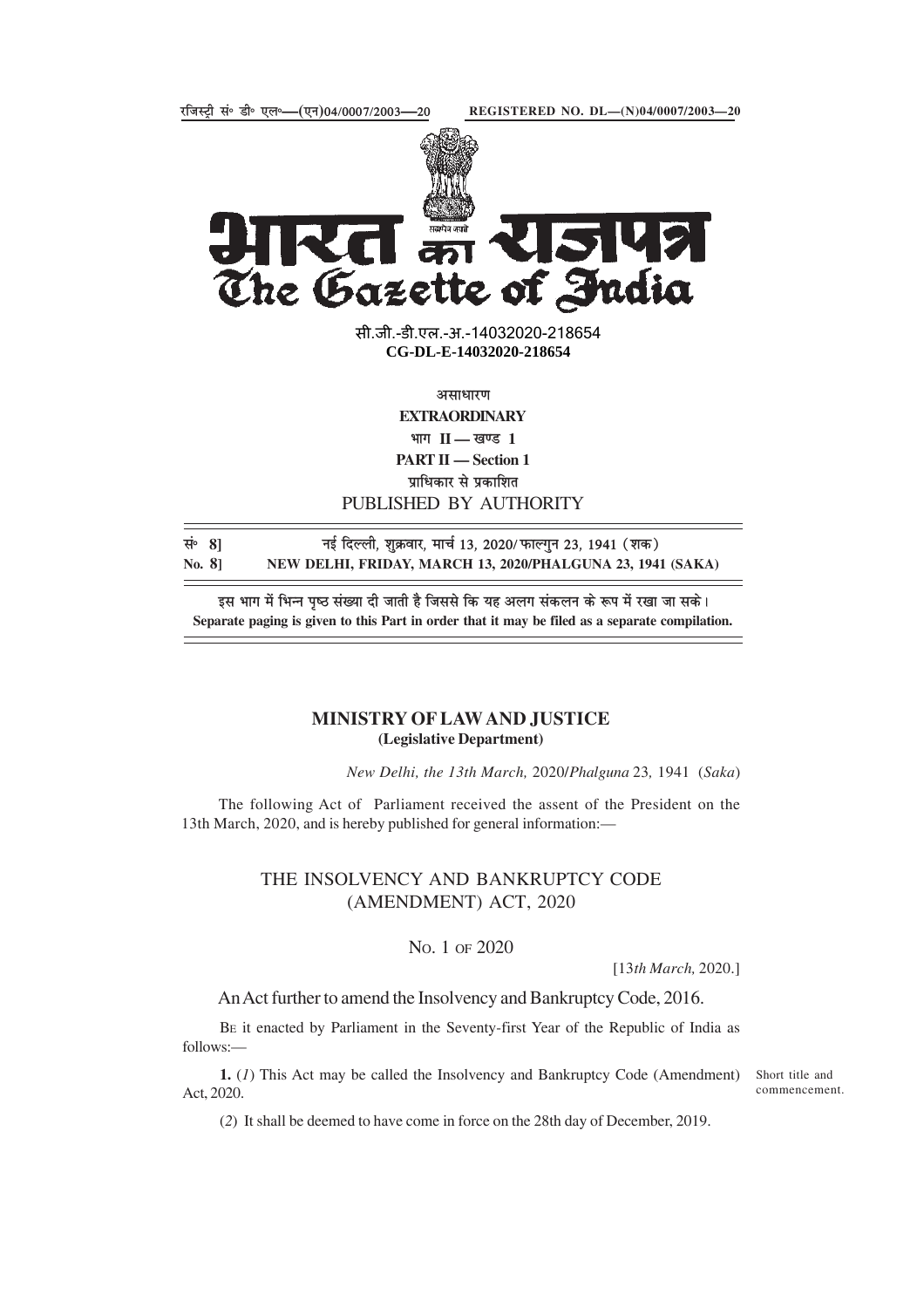Amendment of section 5.

Amendment of section 7.

**2.** In section 5 of the Insolvency and Bankruptcy Code, 2016 (hereafter referred to as the principal Act),—

31 of 2016.

(*i*) in clause (*12*), the proviso shall be omitted;

(*ii*) in clause (*15*), after the words "during the insolvency resolution process period" occurring at the end, the words "and such other debt as may be notified" shall be inserted.

**3.** In section 7 of the principal Act, in sub-section (*1*), before the *Explanation*, the following provisos shall be inserted, namely:—

"Provided that for the financial creditors, referred to in clauses (*a*) and (*b*) of sub-section (*6A*) of section 21, an application for initiating corporate insolvency resolution process against the corporate debtor shall be filed jointly by not less than one hundred of such creditors in the same class or not less than ten per cent. of the total number of such creditors in the same class, whichever is less:

Provided further that for financial creditors who are allottees under a real estate project, an application for initiating corporate insolvency resolution process against the corporate debtor shall be filed jointly by not less than one hundred of such allottees under the same real estate project or not less than ten per cent. of the total number of such allottees under the same real estate project, whichever is less:

Provided also that where an application for initiating the corporate insolvency resolution process against a corporate debtor has been filed by a financial creditor referred to in the first and second provisos and has not been admitted by the Adjudicating Authority before the commencement of the Insolvency and Bankruptcy Code (Amendment) Act, 2020, such application shall be modified to comply with the requirements of the first or second proviso within thirty days of the commencement of the said Act, failing which the application shall be deemed to be withdrawn before its admission.".

Amendment of section 11.

**4.** In section 11 of the principal Act, the *Explanation* shall be numbered as *Explanation* I and after *Explanation* I as so numbered, the following *Explanation* shall be inserted, namely:—

"*Explanation* II.—For the purposes of this section, it is hereby clarified that nothing in this section shall prevent a corporate debtor referred to in clauses (*a*) to (*d*) from initiating corporate insolvency resolution process against another corporate debtor.".

Amendment of section 14. **5.** In section 14 of the principal Act,—

 $(a)$  in sub-section  $(I)$ , the following *Explanation* shall be inserted, namely:—

"*Explanation*.—For the purposes of this sub-section, it is hereby clarified that notwithstanding anything contained in any other law for the time being in force, a license, permit, registration, quota, concession, clearances or a similar grant or right given by the Central Government, State Government, local authority, sectoral regulator or any other authority constituted under any other law for the time being in force, shall not be suspended or terminated on the grounds of insolvency, subject to the condition that there is no default in payment of current dues arising for the use or continuation of the license, permit, registration, quota, concession, clearances or a similar grant or right during the moratorium period;";

(*b*) after sub-section (*2*), the following sub-section shall be inserted, namely:—

"(*2A*) Where the interim resolution professional or resolution professional, as the case may be, considers the supply of goods or services critical to protect and preserve the value of the corporate debtor and manage the operations of such corporate debtor as a going concern, then the supply of such goods or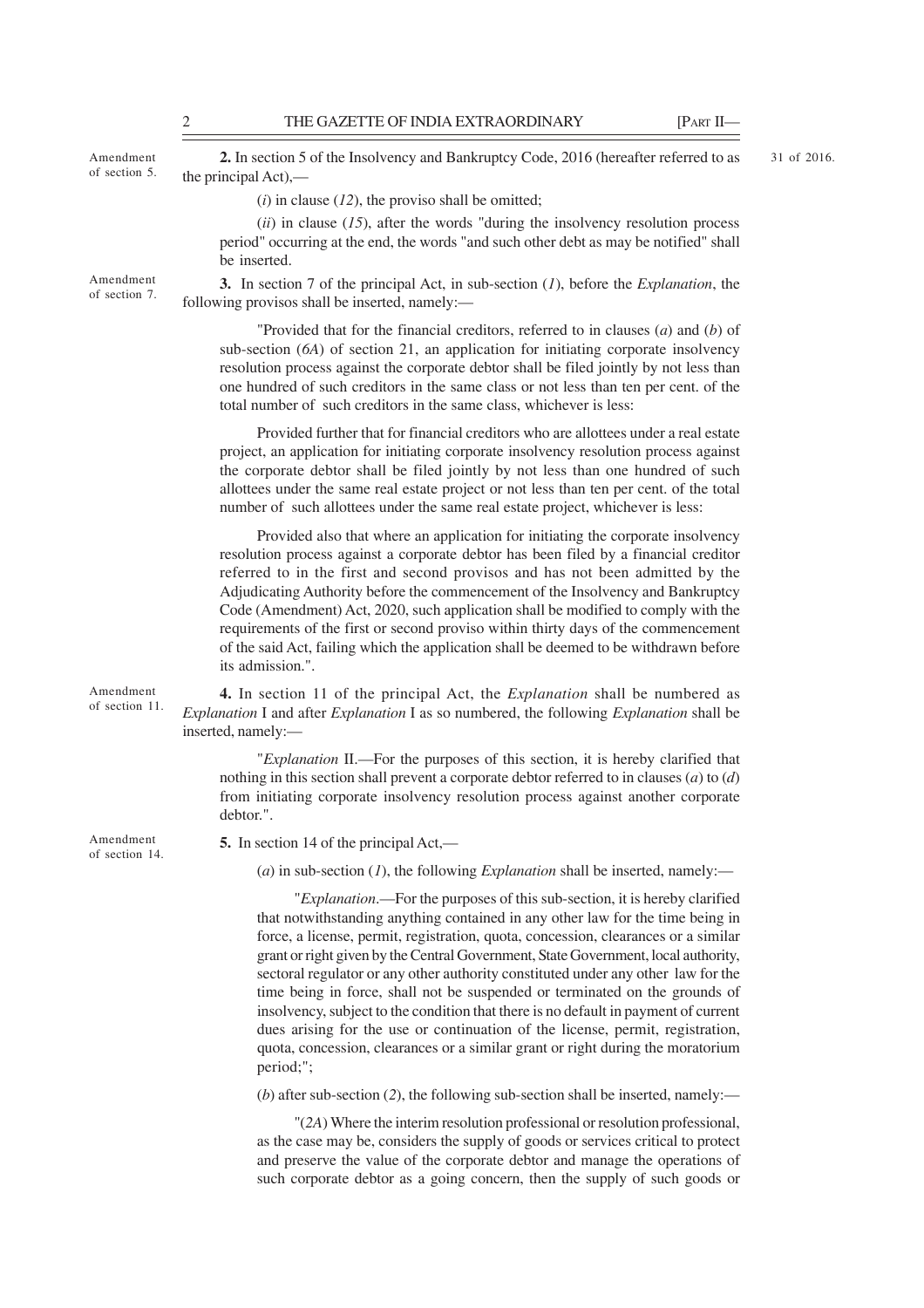services shall not be terminated, suspended or interrupted during the period of moratorium, except where such corporate debtor has not paid dues arising from such supply during the moratorium period or in such circumstances as may be specified.";

(*c*) in sub-section (*3*), for clause (*a*), the following clause shall be substituted, namely:—

"(*a*) such transactions, agreements or other arrangements as may be notified by the Central Government in consultation with any financial sector regulator or any other authority;".

Amendment of section 16. **6.** In section 16 of the principal Act, in sub-section (*1*), for the words "within fourteen days from the insolvency commencement date", the words "on the insolvency commencement date" shall be substituted.

Amendment of section 21. **7.** In section 21 of the principal Act, in sub-section (*2*), in the second proviso, after the words "convertible into equity shares", the words "or completion of such transactions as may be prescribed," shall be inserted.

Amendment **8.** In section 23 of the principal Act, in sub-section (*1*), for the proviso, the following proviso shall be substituted, namely:—

"Provided that the resolution professional shall continue to manage the operations of the corporate debtor after the expiry of the corporate insolvency resolution process period, until an order approving the resolution plan under sub-section (*1*) of section 31 or appointing a liquidator under section 34 is passed by the Adjudicating Authority.".

**9.** In section 29A of the principal Act,—

(*i*) in clause (*c*), in the second proviso, in *Explanation* I, after the words, "convertible into equity shares", the words "or completion of such transactions as may be prescribed," shall be inserted;

(*ii*) in clause (*j*), in *Explanation* I, in the second proviso, after the words "convertible into equity shares", the words "or completion of such transactions as may be prescribed," shall be inserted.

**10.** After section 32 of the principal Act, the following section shall be inserted, namely:—

"32A. (*1*) Notwithstanding anything to the contrary contained in this Code or any other law for the time being in force, the liability of a corporate debtor for an offence committed prior to the commencement of the corporate insolvency resolution process shall cease, and the corporate debtor shall not be prosecuted for such an offence from the date the resolution plan has been approved by the Adjudicating Authority under section 31, if the resolution plan results in the change in the management or control of the corporate debtor to a person who was not—

(*a*) a promoter or in the management or control of the corporate debtor or a related party of such a person; or

(*b*) a person with regard to whom the relevant investigating authority has, on the basis of material in its possession, reason to believe that he had abetted or conspired for the commission of the offence, and has submitted or filed a report or a complaint to the relevant statutory authority or Court:

Provided that if a prosecution had been instituted during the corporate insolvency resolution process against such corporate debtor, it shall stand discharged from the date of approval of the resolution plan subject to requirements of this sub-section having been fulfilled:

Amendment of section 29A.

Insertion of new section 32A.

Liability for prior offences, etc.

of section 23.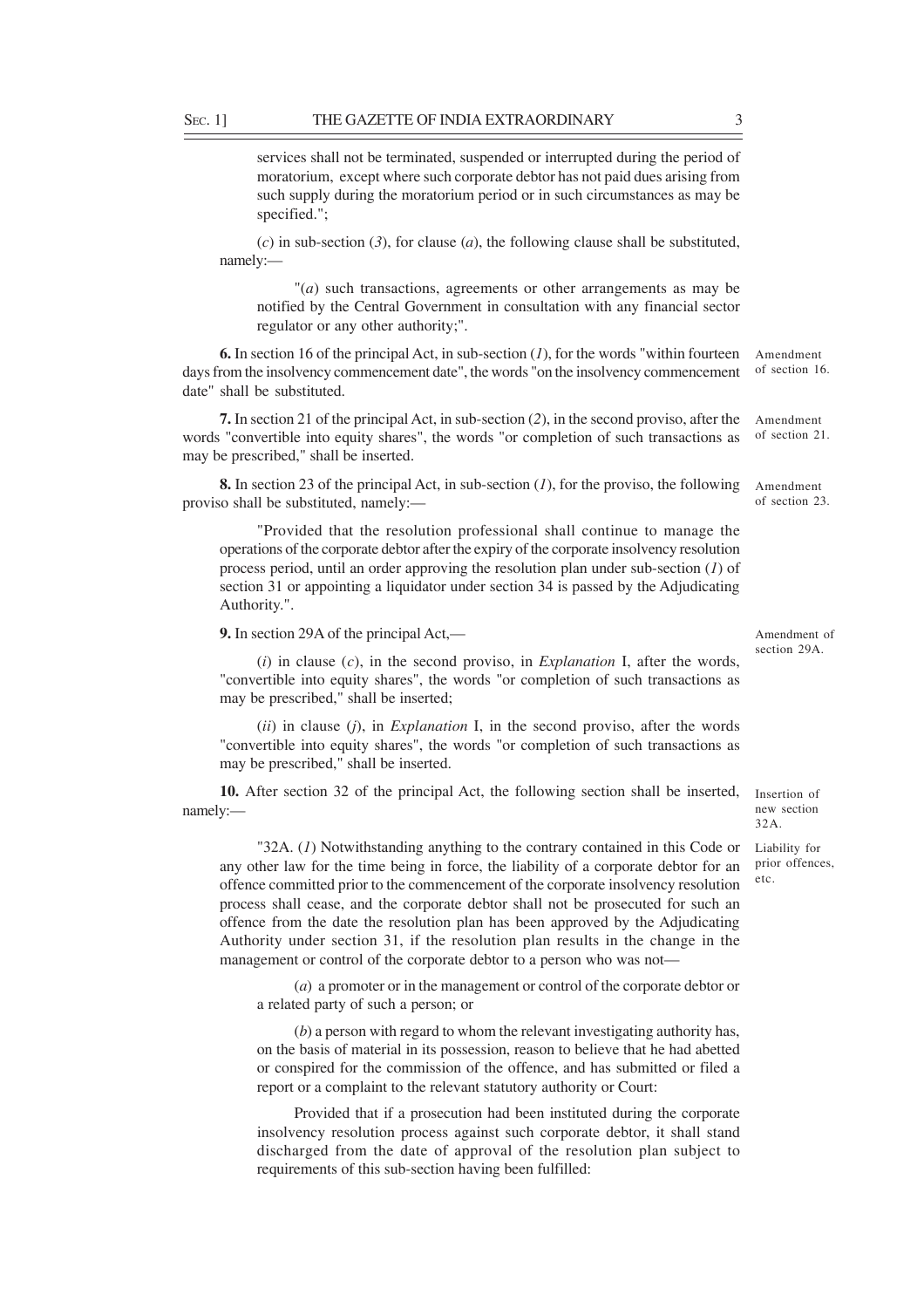Provided further that every person who was a "designated partner" as defined in clause (*j*) of section 2 of the Limited Liability Partnership Act, 2008, or an "officer who is in default", as defined in clause (*60*) of section 2 of the Companies Act, 2013, or was in any manner incharge of, or responsible to the corporate debtor for the conduct of its business or associated with the corporate debtor in any manner and who was directly or indirectly involved in the commission of such offence as per the report submitted or complaint filed by the investigating authority, shall continue to be liable to be prosecuted and punished for such an offence committed by the corporate debtor notwithstanding that the corporate debtor's liability has ceased under this sub-section.

(*2*) No action shall be taken against the property of the corporate debtor in relation to an offence committed prior to the commencement of the corporate insolvency resolution process of the corporate debtor, where such property is covered under a resolution plan approved by the Adjudicating Authority under section 31, which results in the change in control of the corporate debtor to a person, or sale of liquidation assets under the provisions of Chapter III of Part II of this Code to a person, who was not—

(*i*) a promoter or in the management or control of the corporate debtor or a related party of such a person; or

(*ii*) a person with regard to whom the relevant investigating authority has, on the basis of material in its possession reason to believe that he had abetted or conspired for the commission of the offence, and has submitted or filed a report or a complaint to the relevant statutory authority or Court.

*Explanation*.—For the purposes of this sub-section, it is hereby clarified that,—

(*i*) an action against the property of the corporate debtor in relation to an offence shall include the attachment, seizure, retention or confiscation of such property under such law as may be applicable to the corporate debtor;

(*ii*) nothing in this sub-section shall be construed to bar an action against the property of any person, other than the corporate debtor or a person who has acquired such property through corporate insolvency resolution process or liquidation process under this Code and fulfils the requirements specified in this section, against whom such an action may be taken under such law as may be applicable.

(*3*) Subject to the provisions contained in sub-sections (*1*) and (*2*), and notwithstanding the immunity given in this section, the corporate debtor and any person who may be required to provide assistance under such law as may be applicable to such corporate debtor or person, shall extend all assistance and co-operation to any authority investigating an offence committed prior to the commencement of the corporate insolvency resolution process.".

**11.** In section 227 of the principal Act,—

(*i*) for the words "examined in this Code", the words "contained in this Code" shall be substituted;

(*ii*) the following *Explanation* shall be inserted, namely:—

"*Explanation*.—For the removal of doubts, it is hereby clarified that the insolvency and liquidation proceedings for financial service providers or categories of financial service providers may be conducted with such modifications and in such manner as may be prescribed.".

Amendment of section 227.

6 of 2009.

18 of 2013.